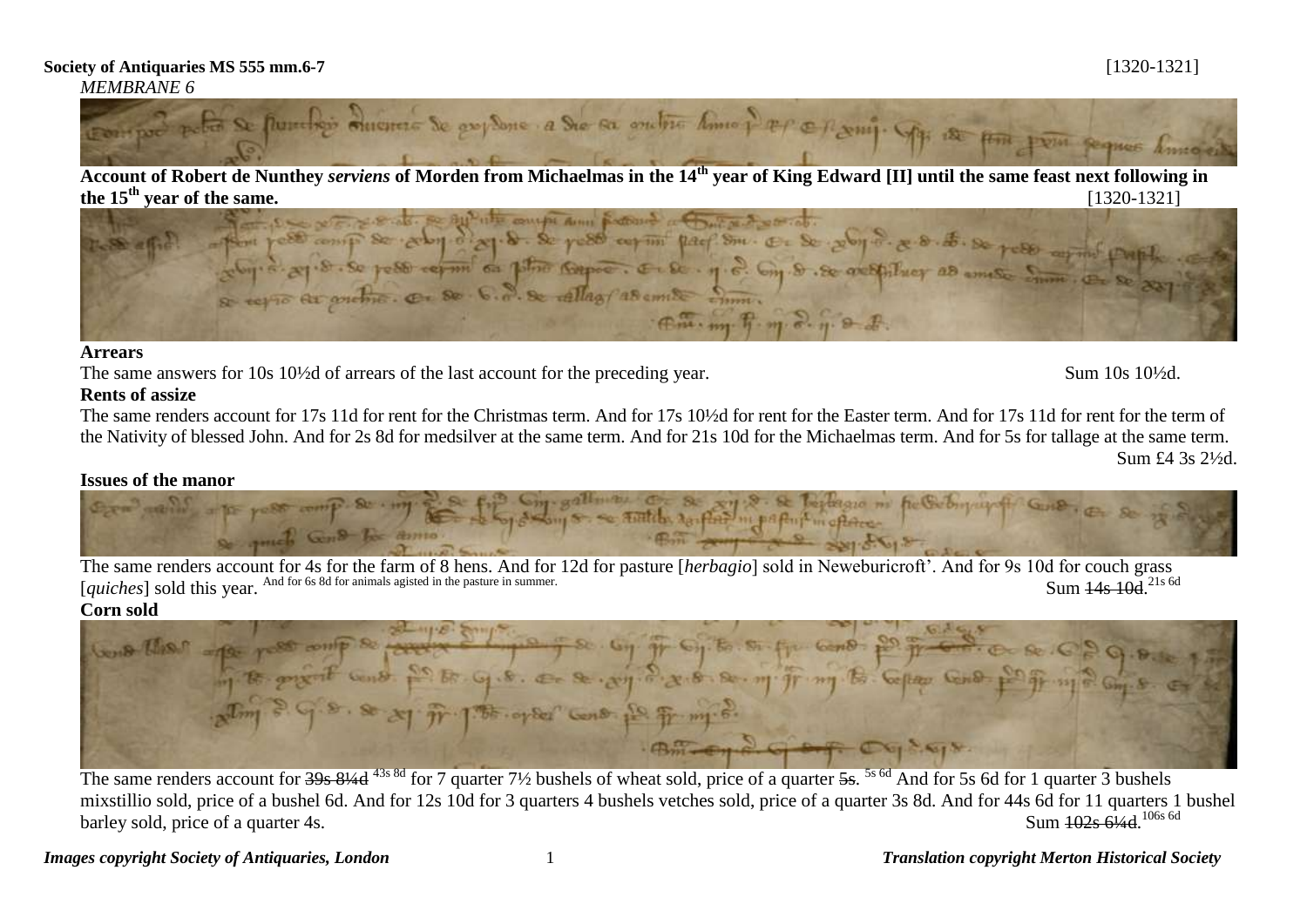

The same renders account for 5s<sup>7d</sup> for the Court held the Monday after the feast of St Lucy the virgin. And for <del>14s 11d</del> <sup>24s 11d</sup> for the Court and View held Sum  $\frac{19s}{11d}$ . 30s 6d



### **Labour services sold**

The same renders account for 3s 0<sup>1/2</sup>d for 73 works sold, price of a work <sup>1/2</sup>d. Sum as appears 3s 0<sup>1/2d</sup>

**Foreign receipts**

The same renders account for 34s 6d received from tithes.<sup>\*</sup>

### **Sold at the audit**

 $\overline{a}$ 

The same answers for 44s 0<sup>3</sup>/4d for things sold at the audit. Sum 44s 0<sup>3</sup>/4d.

Sum as appears 34s 6d.

**Sum total of receipts £16 14s 2¼d.**

Om count the South say of your

*Images copyright Society of Antiquaries, London* 2 *Translation copyright Merton Historical Society \* The Rectory account on membrane 5 includes this sum 'delivered to the demesne'.*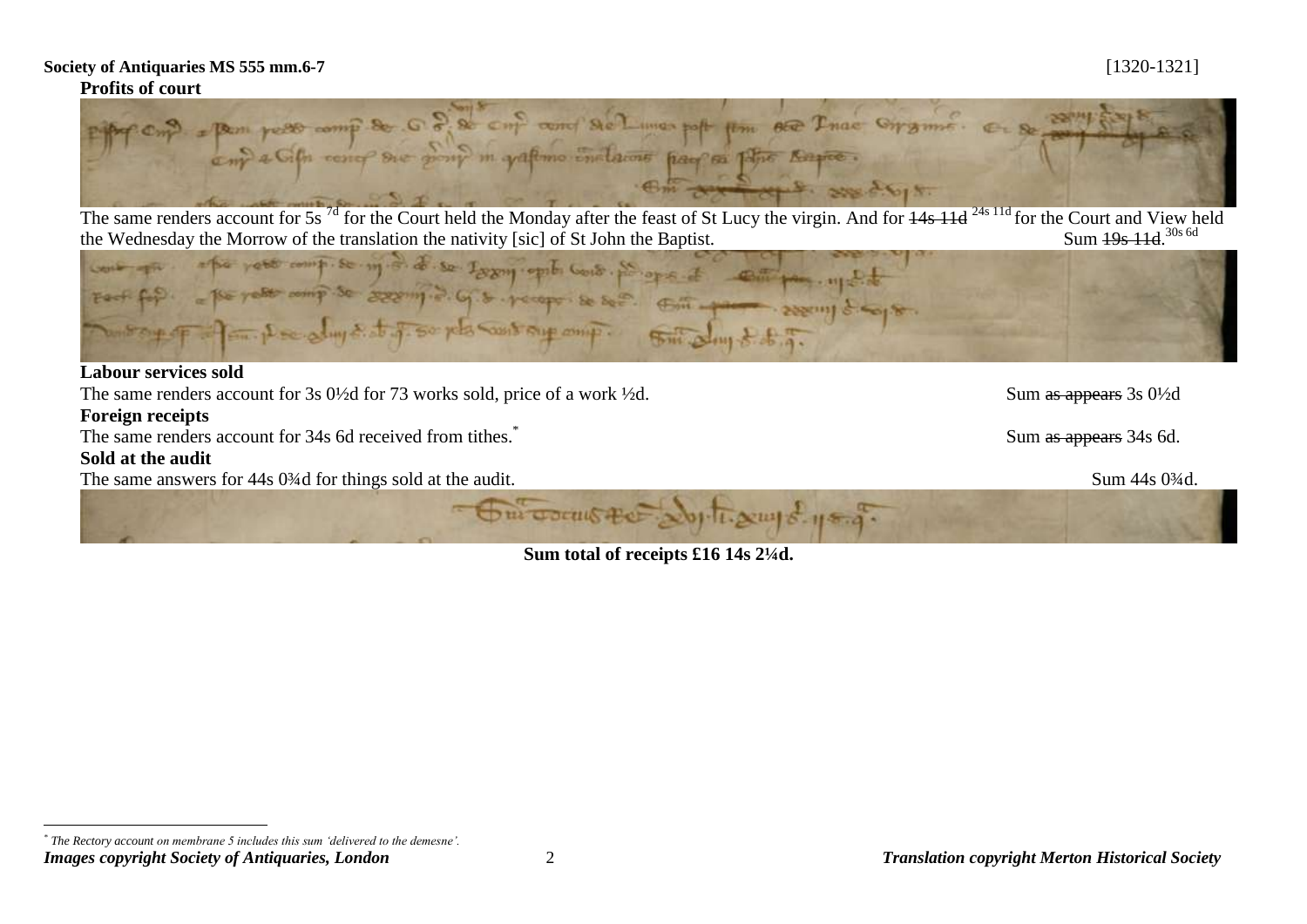# **[Expenses]**

# **Surplus**



The same accounts in surplus of the account for the preceding year paid 41s 1d.<sup>†</sup>



The same accounts in rent paid to W de Kenewardesle for the year 4s. In acquittance of John Huberd beadle for the year 2s. In acquittance of tallage of the same for the same time 4¼d. In acquittance of the same for medsilver 2d. Sum 6s 6¼d.



The same accounts in iron and steel bought for the ironwork of ploughs and in applying the same  $\frac{13s}{13}$ . In  $\frac{5}{10}$  plought  $\frac{18d}{150}$  In 1 ploughshare bought 10d. In shoeing draught horses in preparation for [*contra*] harvest 3d. Sum  $15s$  7d  $14s$  4d **Cost of carts** 



The same accounts in 20 clouts bought with nails for the same 20d. In grease for greasing carts 6d. In 1 pair of wheels bought 2s. In 1 collar bought 6d. In making 1 rope, 1 pair of traces, 6 halters from their own hemp 6d. In shoeing 2 carthorses for the year 18d. Sum 6s 8d.

*Images copyright Society of Antiquaries, London* 3 *Translation copyright Merton Historical Society*  $\overline{a}$ *† This 'surplus' had been offset by the arrears on his Rectory account, leaving a net debt of 10s 10½d accounted above under Arrears.*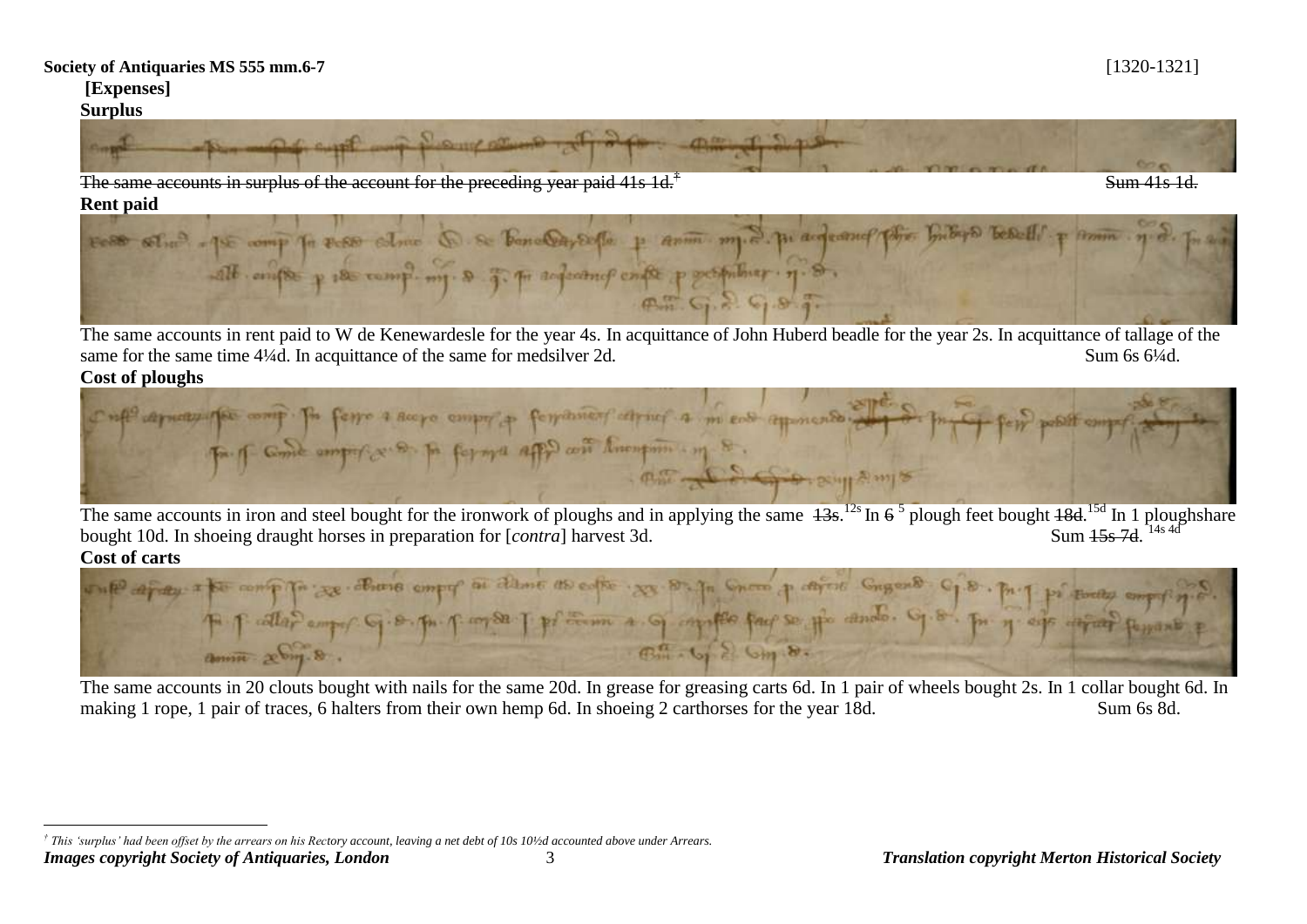

The same accounts in stipend of 1 roofer with his mate roofing over the buildings in the courtyard in places [*per loca*] for 9 days, taking per day 4½d, 3s 4½d. In withies bought for the same 4d. In 100 laths bought for mending the cow-shed wall 3d. In 200 lath nails bought for the same 1½d.Sum 4s 1d.

Mill costs and the comp. For exposed for once around out which are in the expert point with an expose of the form deeps emper p Bill claygent p none mole at superior petrol m. D. p. Billie senare p some . mp 8.

The same accounts in expenses made concerning [*sirca*] carriage of the mill-stone 12d. In nails [*clavis*] bought for mending the mill wall 2d. In 6 gads of steel [*gadd' aceri'*] bought for enlarging bills for the new mill-stone with stipend of the smith 4d. In sharpening bills for the year 4d. Sum 22d.

Petty expenses<br> **Petty expenses** with my Brathe engels product pumil and a performance of the performance of the performance of the performance of the performance of the performance of the performance of the performance of

The same accounts in 3 bushels salt bought for servants' pottage 12d. In expenses of 16 men with 8 ploughs for 1 day's boonwork at the winter sowing, Robert the *serviens*, the beadle, dairyworker, and smith 2s 6d. Also in expenses of 20 men with 10<sup>16</sup> men with their 8 ploughs for 1 day's boonwork at the Lenten sowing, Robert the *serviens*, the beadle, dairyworker, and smith  $\frac{2}{3}$  and  $\frac{2}{3}$  for an expenses of household servants for Christmas and Easter Days 3s.

Sum 9s 6d.



The same accounts in 4 bushels oats bought 12d. Sum 12d.

**Livestock bought**

The same accounts in 1 carthorse bought 28s. In 1 ox bought 13s. In 1 capon bought 2½d. In 12 hens bought 2s. In 2 chickens bought 2d.Sum 43s 4½d.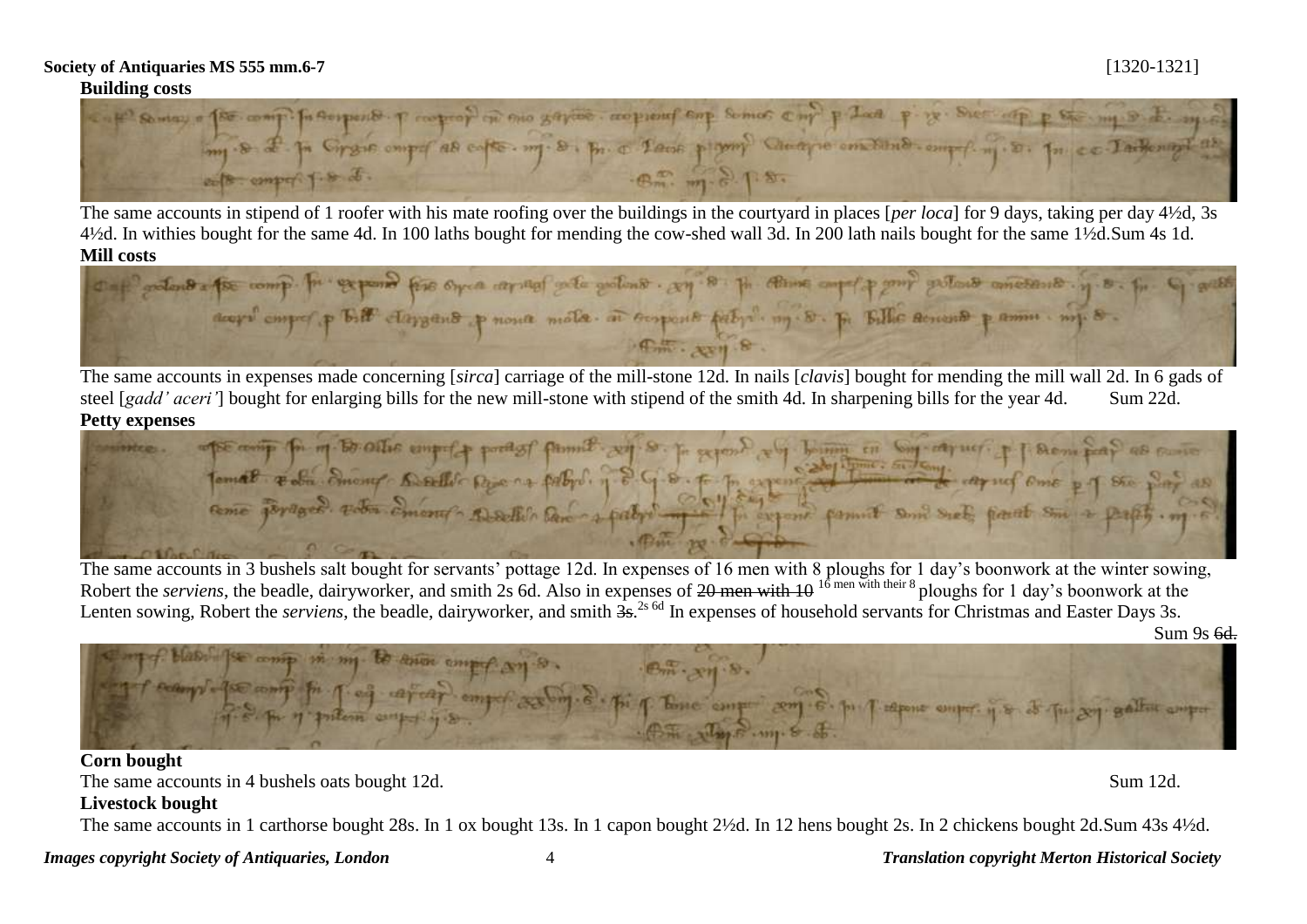Hoeing and mowing<br>**Hoeing and mowing we complement of the contract of the complex of the second party of the party of the first complex** to fin de Maydernts. par compte po pin apo entime par C & F. p. 20 gestale prix, mj. 8. p.

The same accounts in mowing the garden of Neweburi' by piece-work 6d. In mowing the meadow of Eylond by piece-work 16d. In mowing the meadow of Comstrode 12d. In mowing the meadow of Bereworth 14d. In mowing the meadow at Gillyne by piece-work 5½d. In mowing Le Medhawe 4d. In mowing the meadow of Eylond for the second crop 4p. In cheese bought for customary tenants haymaking 3d. Sum 5s 4½d. **Harvest costs** 

partoffe out for pulse emperies expendit example tomme as of since play compile . or measure c. also pulses a cop alle A fit pipe world p gymne 2, xxy Jemin as family swings of paper a sage of the couper of site of so the add as a<br>specific property of the couper of the second specific the model of the couper of the couper of the property o  $R_{\rm m}$ .  $R_{\rm m}$  and  $R_{\rm m}$  and  $R_{\rm m}$  is de.

The same accounts in fish bought for the expenses of 24 men at 2 dry boonworks 14d. And they reaped 5 acres beans and 7 acres barley. Also in fish bought for the expenses of 72 men with the household servants at 2 boonworks and 78 men at the third boonwork 2s 8d. In meat bought for the same 10s. In ale 13s 4d. In cheese 2s 8d. And they reaped 52 acres wheat, and vetches 6 acres mixstillio, 22 acres oats, 1 acres 1 rood barley and 1½ acres beans. And let it be known [sciendum e'] that [customary] labourers reaped 24 acres wheat, 24 acres oats. In mowing  $8<sup>4</sup>$  acres vetches 4s. <sup>2s And so the reapers have in gain [sic h't in</sup> *avantag'messiois*]<sup>4</sup> acres. In ale bought for the expenses of Robert the *serviens* and 1 beadle for 8 weeks and 4 days, 1 reap-reeve and 1 stacker for 6 weeks in harvest 6s. In meat bought for the same 6s 8d. In fish bought 2s 6d. In cheese 15d. In candles 4d. In expenses of household servants for 'harvest goose' 191/2d. Sum  $52s$   $2\frac{1}{2}d$ .<sup>50s 21/2d</sup>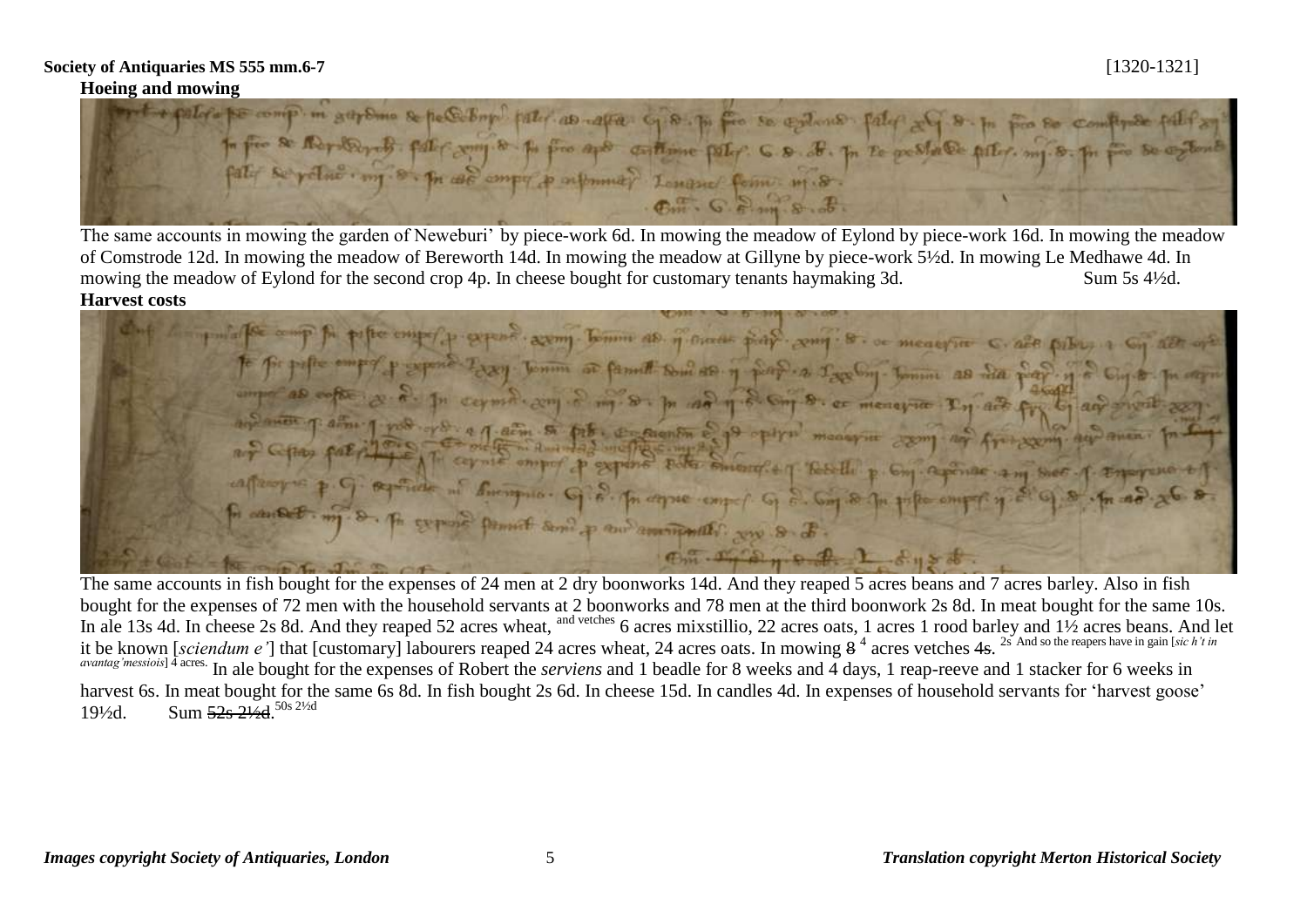# **Threshing and winnowing**



The same accounts in threshing 49 quarters 5 bushels wheat and curall and 3 quarters mixstillio, for a quarter per 9 bushels 3d, <sup>21/2d</sup> 11s 81/2d, <sup>9s 71/2d</sup> In threshing 12½ quarters beans, 5½ quarters vetches, per 9 bushels 2½d, 3s 4d. In threshing 78<sup>½</sup> quarters oats, per 9 bushels 1d, 5s 10½d. In winnowing half the total corn  $22d^{21d}$  In threshing 18 quarters 1 bushel barley, per 9 bushels  $2d$ ,  $\frac{1\text{yd}}{2s}$   $\frac{2s}{d}$ ,  $\frac{6\text{yd}}{d}$ 

Fi apporto esta Smerida parmi sen p the abnew pin of absence and b p of m grand b Cather: Leong S. P Gall Lagressive

### **Stipends**

The same accounts in stipend of Robert the *serviens* for the year 13s 4d. Also 1 carter and 4 ploughmen for the same time 22s 6d. Also 1 dairyworker for the same time 3s 6d. Also 1 reap-reeve and 1 stacker in harvest 6s. Sum 45s 4d.

# **Foreign expenses**

The same accounts in expenses of the prior for 1 coming 21d by tally. In expenses of the bailiff for his comings 7s by 2 tallies. In expenses of W Bissop for his comings 13d by tally. Sum 9s 10d.

# **Deliveries**

The same accounts in delivery to brothers Robert de Bebi and William de Harlestone, treasurers of Westminster, 74s by 1 tally. Sum 74s.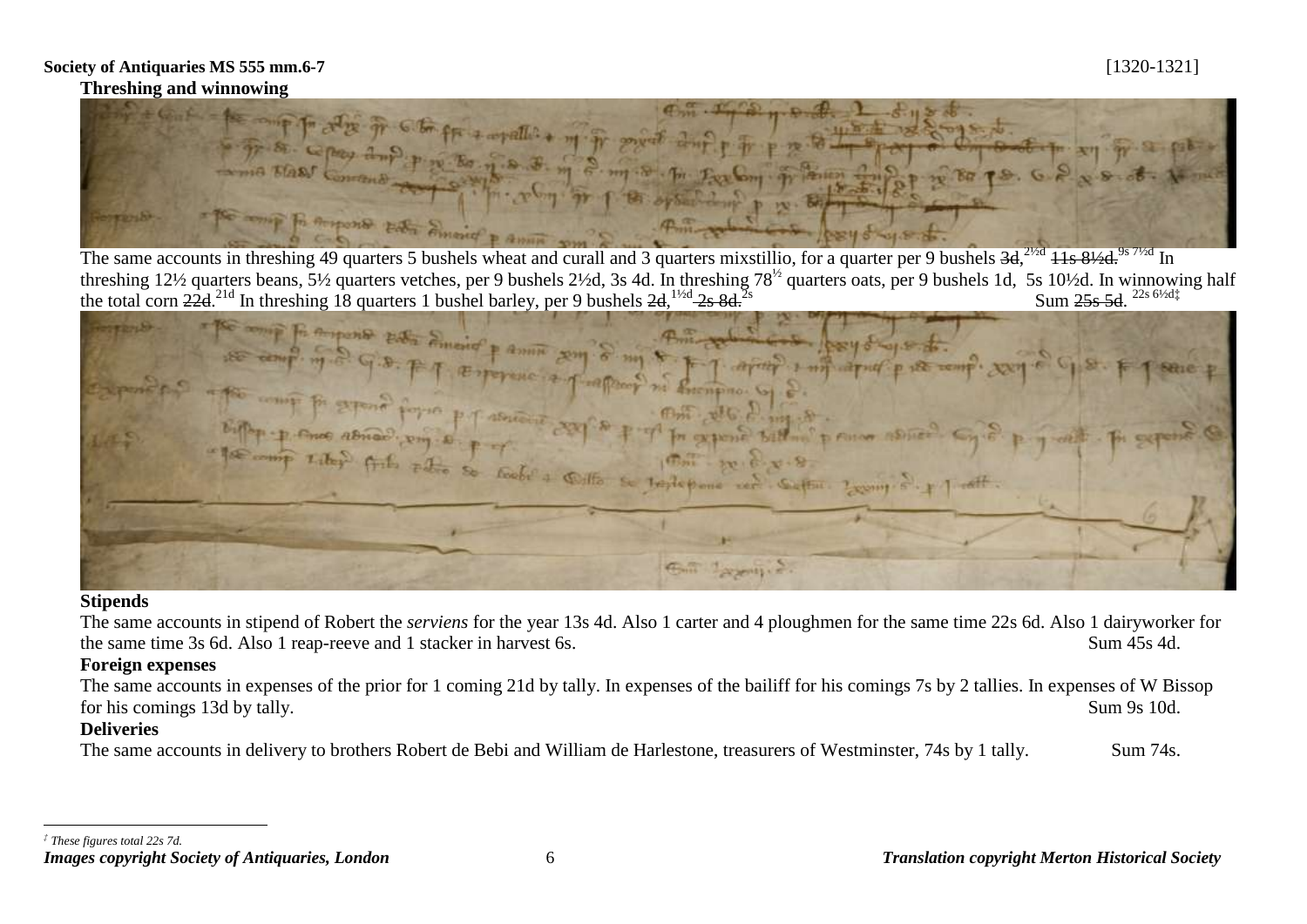

# Sum of all expenses and deliveries £14 14s 1<sup>1</sup>/<sub>4</sub>d. And so he owes 40s 1d.

Also he owes 27s 7<sup>3</sup>/4d for arrears of his account for the tithes of the church for 14 Edward [II].<sup>§</sup> Also And so he owes in total 67s 8<sup>3</sup>/4d. Of which there is allowed to the same for various disallowances above in this account and for rent arrears of William de Norwico sheriff of Middlesex remitted [*relaxit*] by the convent 33s 10d.\*\* And so he owes 33s 10¾d.

# *MEMBRANE 6 DORSE*

# **Issues of the Grange at Morden Year 14.**

Oxa Cymus ape authore Anno som to pose any se assume to be for a re- it available a general single dup as capa-The presence with it is not controlling to be taken the dimension a she is another a see as will The spines a my sion 6 fr my to so. In moons as the so anchie a see as and epond Bumpins 1. F. J. For. Like S. Examend Super 1. Fr. 7.1. office the Garden Superior of The Court . The same renders account for 34 quarters 5 bushels wheat and 15 quarters curall of the issue of the grange threshed by piece-work by 1 tally.

**Wheat** at 3-fold And for 3 quarters 5 bushels of issue at the audit as he answered at 3-fold. Sum 49 quarters 5 bushels.<sup>53 quarters 2 bushels</sup> Of which in sowing 19 quarters. In customary payment to the sower 1 bushel. In livery of Robert the *serviens* from Michaelmas from Michaelmas [sic] until 1 August for 43 weeks and 4 days, 5 quarters  $3\frac{1}{2}$  bushels. In maslin for servants' livery 15 quarters cural wheat. In baking bread for harvest expenses 1 quarter 1 bushel. Delivered to the keeper of the grange of Westminster 1 quarter by 1 tally. In sale 7 quarters 7½ bushels wheat. In sale at the audit 3 quarters 5 bushels at 21s 9d. Sum as above. And none remains.

 $\overline{a}$ *§ see membrane 5 for the Rectory account.*

*<sup>\*\*</sup> William de Norwich is also mentioned in the Oats account on the dorse.*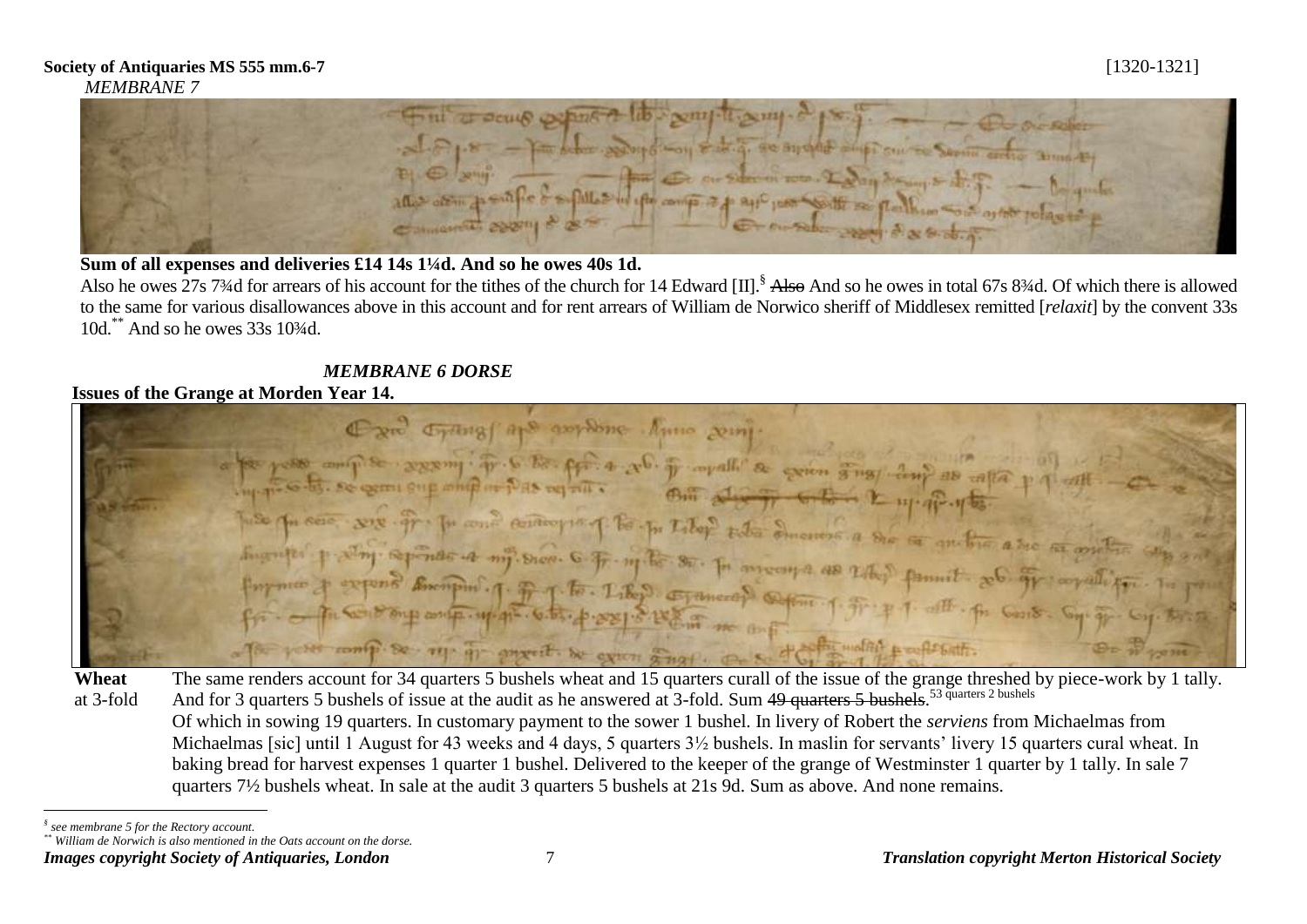

**Mixstillio**  at 3-fold

The same renders account for 3 quarters mixstillio of issue of the grange. And for 6 quarters 1 bushel of issue of the mill by witness of the bailiff Sum 9 quarters 1 bushel.

Of which in sowing 1½ quarters. In maslin for servants' livery 6 quarters 1 bushel. In customary payment for haymaking 1 bushel. In sale 1 quarter 3 bushels mixstillio. Sum as above. And none remains.

| any transact = por your comp se say if it false so executes and do what.                               | even presse |
|--------------------------------------------------------------------------------------------------------|-------------|
| (Ban 29 Tr. S.<br>Tres por planness. org. Fr. m. t. p. angering as I. R.p. famil. It Fil J. to. fabre. |             |
|                                                                                                        | Co n'pon    |
| Some of the post mine & G. T. & Collette & expire gris the solar collection of the<br>em STE           |             |
| p.s. for most of fit in Cons m. F. S. Copper funds superint in the of seeing                           |             |
| with yell write St. July of 1 to which a                                                               | C= il rem-  |

**Beans** 4-fold plus 4 bushels The same renders account for 12½ quarters beans of issue of the grange threshed by piece-work. Sum 12½ quarters.

Of which in planting 3 quarters 3 bushels. In maslin for servants' livery 9 quarters 1 bushel beans. And none remains.

**Vetches** at 3-fold The same renders account for 5<sup>1</sup>/<sub>2</sub> quarters vetches of issue of the grange threshed by piece-work. And for 4 bushels of issue at the audit as he answered at 3-fold. Sum 51/2 quarters.<sup>6 quarters</sup>



**Barley**  4-fold less 3 The same renders account for 18 quarters 1 bushel barley of issue of the grange threshed by piece-work. Sum 18 quarters 1 bushel.

quarters 7 bushels

Of which in sowing 3 quarters 7 bushels. In customary payment to the sower 1 bushel. Delivered to the keeper of the granary of Westminster 3 quarters by 1 tally. In sale 11 quarters 1 bushel barley. Sum as above. And none remains.

*Images copyright Society of Antiquaries, London* 8 *Translation copyright Merton Historical Society*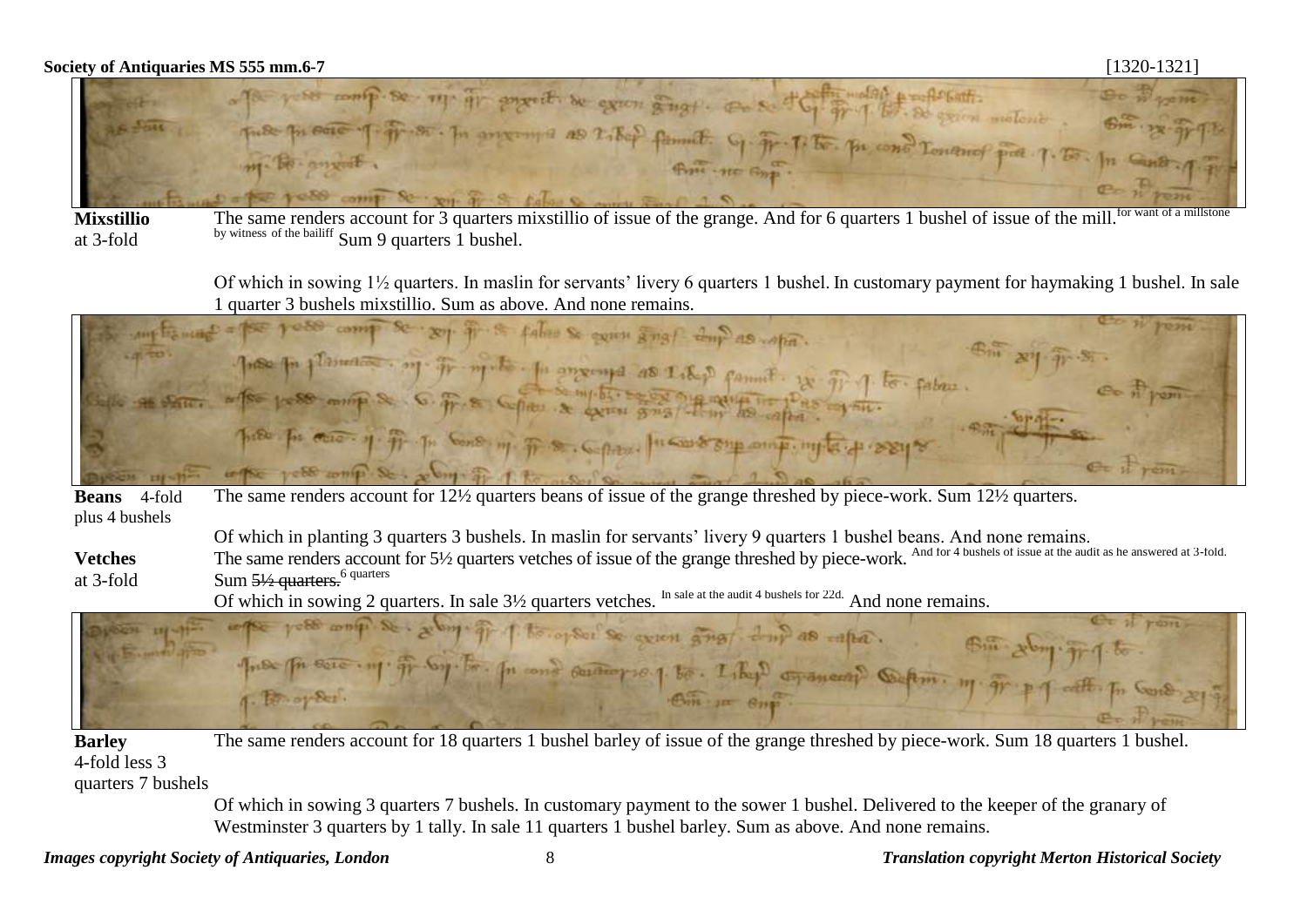se exien anaf dup as apa. On dicand. Alternat CO . APP . Horzes power propose nomes . ap. **P** Henrice P Gnos ASHee, 111 hz **Chydrical** Coffin : RX For some Ball and Grap & grof Song . 4-4-



 $\overline{a}$ 

The same renders account for 78½ quarters oats of issue of the grange threshed by piece-work. And for 8 quarters of the same issue by estimation in sheaves for ox fodder. And for 4 bushels of purchase. Sum 87 quarters.

Of which in sowing 23 quarters 4½ bushels. In making meal for servants' pottage 2 quarters. In fodder for 2 carthorses from Michaelmas until the day of St John before the Latin Gate for 219 nights, 13 quarter 5½ bushels, taking per night ½ bushel. In draught-horse fodder from Christmas until the feast of the Annunciation of blessed Mary for 89 nights, taking per night 4 bushel,<sup>3 pecks</sup> 11 quarters 1 bushel.<sup>8</sup> quarters 2<sup>1/2</sup> bushels 1 peck In fodder for  $4$  oxen by estimation in sheaves  $8$  quarters.<sup>4</sup> quarters this year In fodder for the bailiff's horse for his coming 3 bushels by tally. In fodder for the prior's horse 1½ bushels by 1 tally. In fodder for William Bissop's horse ½ bushel. Delivered to the keeper of the grange of Westminster 20 quarters by1 tally. Delivered to Robert *serviens* of Battersea [*Batricheseye*] 4 quarters by 1 tally. In giving to the bailiff of the vicar of Morden 2 quarters. Also to William de Northwico 2 quarters by letter.<sup>††</sup> In sale at the audit 6 quarters 6 bushels 1 peck for 13s 6<sup>3</sup>/<sub>4</sub>d. Sum as above. And none remains.

*Images copyright Society of Antiquaries, London* 9 *Translation copyright Merton Historical Society †† see also balance at foot of recto*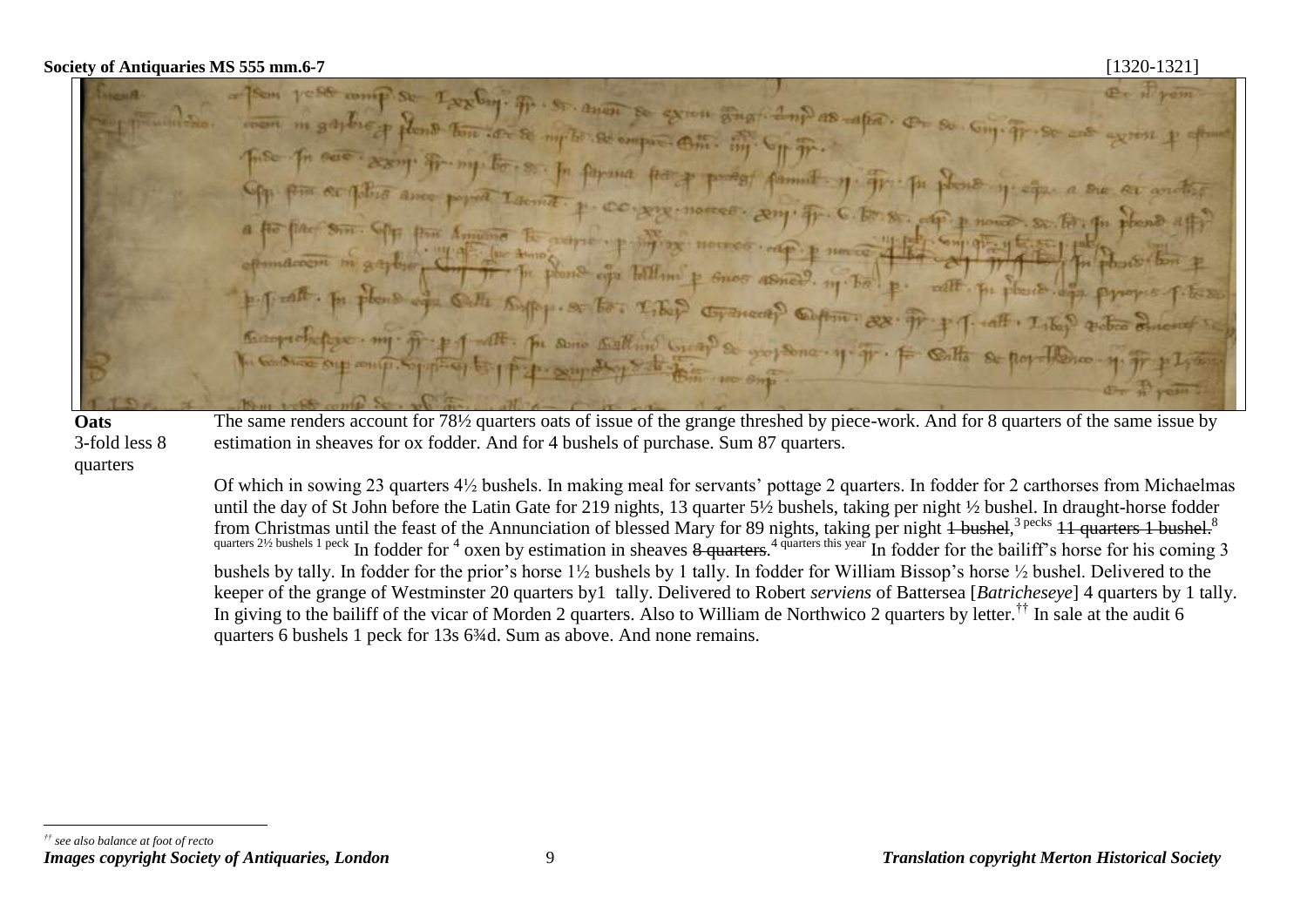$\overline{a}$ 



**Servants' livery** The same renders account for 15 quarters curall wheat, 6 quarters 1 bushel mixstillio and 9 quarters 1 bushel beans received above for servants' livery. Sum 30 quarters 2 bushels.

Of which in livery of 1 carter and 4 ploughmen for the year, each taking a quarter per 10 weeks, 25 quarters 7½ bushels. Also 1 dairyworker also making servants' pottage, for the same time, except 8 weeks when she was at table in harvest, taking a quarter per 12 weeks, 3 quarters 5 bushels 1 peck. Also 1 harrower for 16 weeks at the time of winter sowing 1 quarter. In sale at the audit 5 bushels 1 peck for 2s 7½d. Sum 30 quarters 41/2 bushels 1 peck.<sup>2 bushels</sup> And there are owed to him 11/2 bushels 1 peck of corn. <sup>And none remains.</sup>

**[LIVESTOCK]**



**Carthorses** The same renders account for 1 carthorse from the remaining. And for 1 horse of purchase. Sum 2. And there remain 2 carthorses. **Draught horses ‡‡** For 5 draught horses from the remaining. Sum 5. And there remain 5 draught horses.



**Oxen** For 3 oxen from the remaining. And for 1 of purchase. Sum 4. And there remain 4 oxen.

**Steers** For 2 steers from the remaining. And there remain 2 steers.

**Bullocks** For 2 bullocks from the remaining. And there remain 2 bullocks.

*Images copyright Society of Antiquaries, London* 10 *Translation copyright Merton Historical Society ‡‡ Both the mid-year and end of year accounts for the following year (1321-22) list 4 colts brought forward from the remaining (WAM 27286 & 27306).*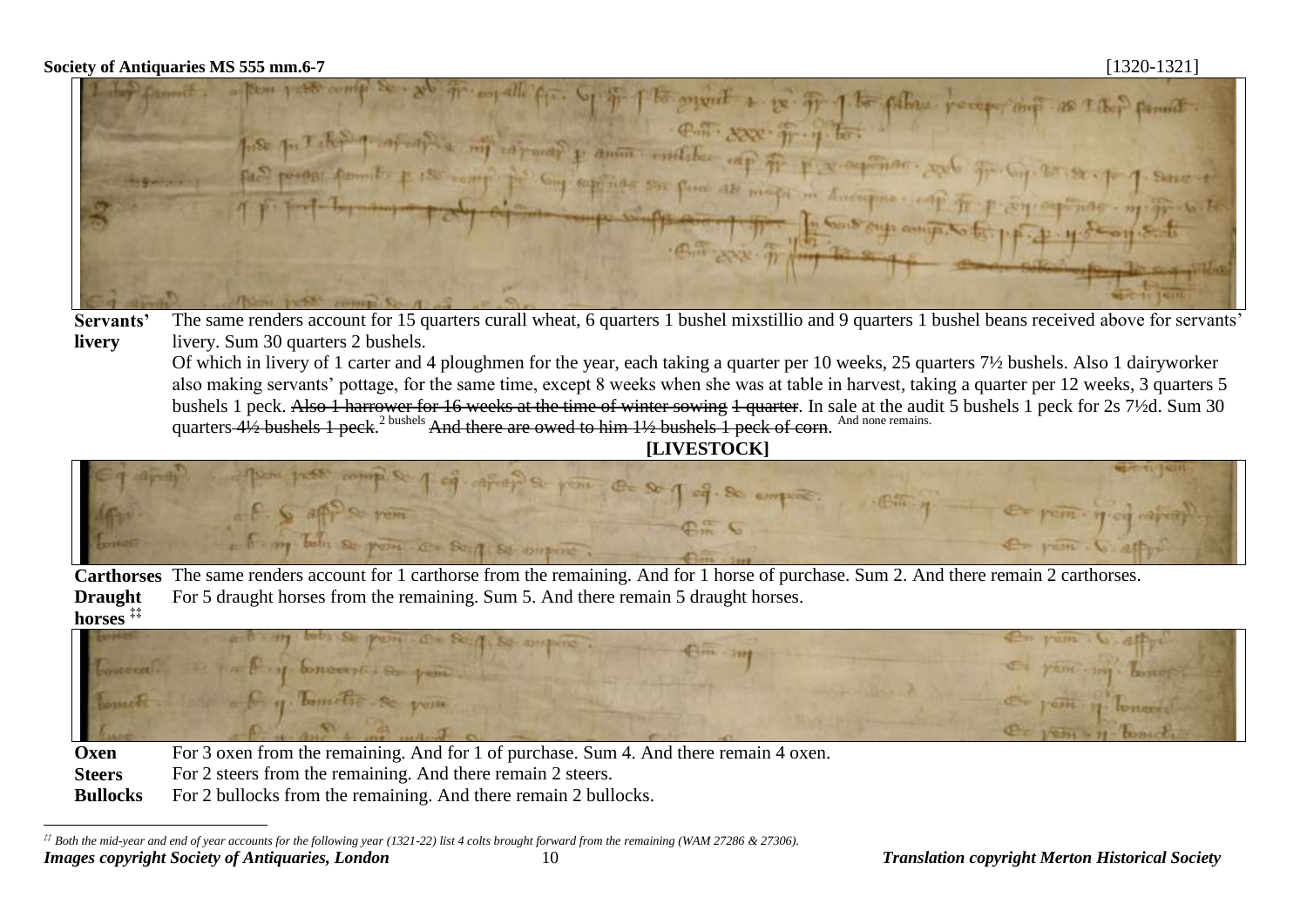| the possible | De yem 11 tomate<br>- 1 and + my mayd Se point & se region tordo se genn.<br>This power<br>The form of Tilep for place and we come with in approach Tang of your control and an<br>Althur of Congration to poster on the set of the set of all fall of the support of the set of the set of the set of the set of the set of the set of the set of the set of the set of the set of the set of the set of the set<br>The Islep Joyar Chin er 1 9 All to ob plots forme arigonale. To you say solling<br>- E y poten e contra e compre propre de la parte de la prom<br>- 1 x1 quebs s s speso.<br>Or your Sprach + S |
|--------------|----------------------------------------------------------------------------------------------------------------------------------------------------------------------------------------------------------------------------------------------------------------------------------------------------------------------------------------------------------------------------------------------------------------------------------------------------------------------------------------------------------------------------------------------------------------------------------------------------------------------|
| Geese        | For 2 ganders, 4 breeding females, from the remaining. And for 28 goslings of issue. Sum 34.                                                                                                                                                                                                                                                                                                                                                                                                                                                                                                                         |

- Of which in murrain 2. Delivered to brother Philip de Sutton 25 by tally. In expenses of the prior 1 goose. In sale at the audit 2 for 8d. And there remain 6, of which 2 ganders, 4 breeding females. **Capons** For 1 capon of purchase. And accounted in expenses of William Bissop by 1 tally. And none remains.
- **Cocks &**  For 8 hens from the remaining. And for 10 from rent. And for 12 hens of purchase. Sum 30.
- **hens**

Of which delivered to the cellarer at Westminster 10 by 1 tally. Also to the same for the prior's feast 12 by 1 tally. And there remain 8 hens.<br>For 2 chickens of purchase. And accounted in expenses of the prior by 1 tally.

**Plough-feet** For 1 plough-foot of rent. And accounted in plough expenses. And none remains.<br>**Hurdles** For 11<sup>1</sup>/<sub>2</sub> hurdles of rent. And there remain 11<sup>1</sup>/<sub>2</sub> hurdles.

**Hurdles** For 11½ hurdles of rent. And there remain 11½ hurdles.